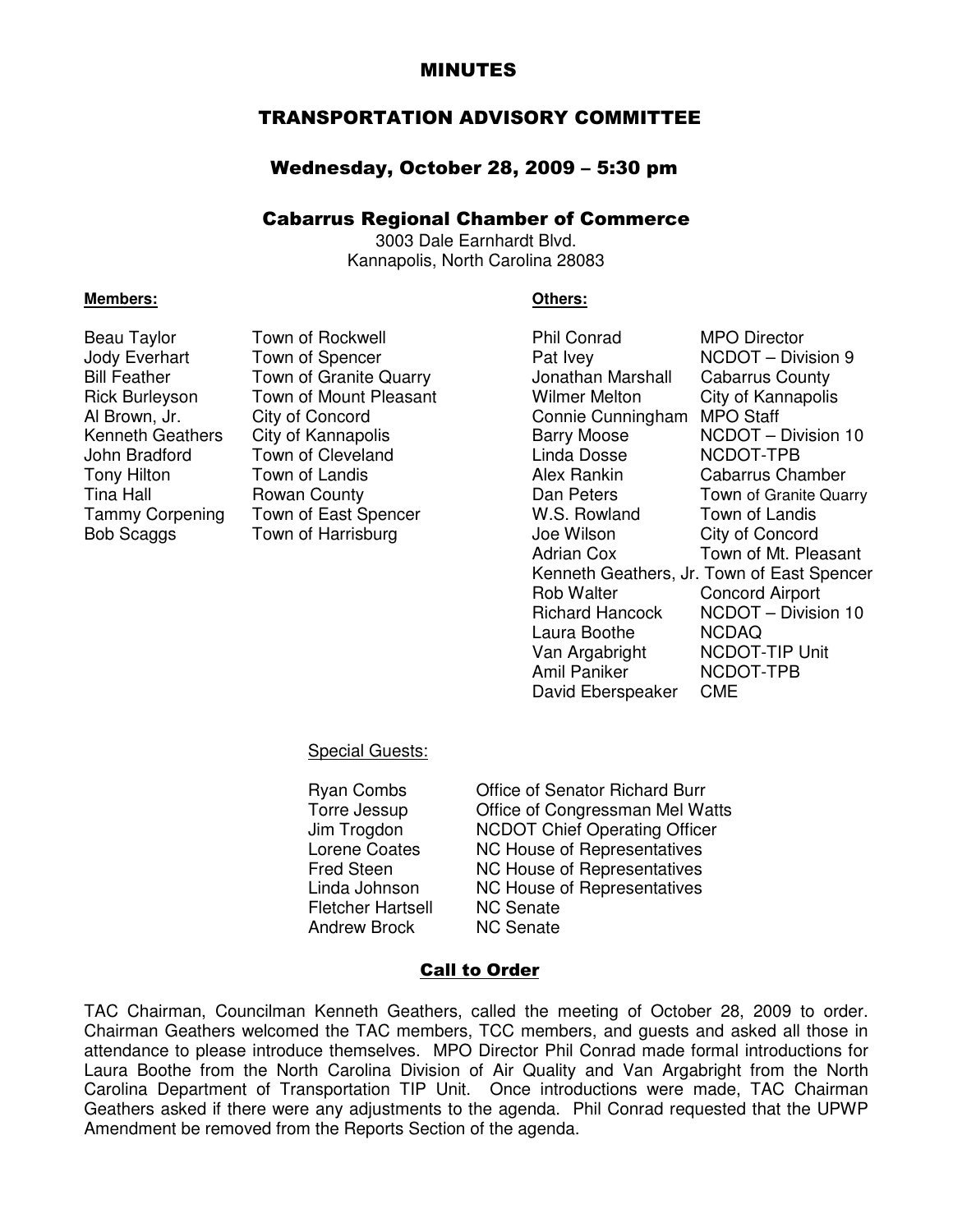With no additional adjustments to the agenda being heard, TAC Chairman Geathers continued on to the next item of business.

Chairman Geathers asked for updates from the Chamber of Commerce representatives. Mr. Bob Wright with the Rowan County Chamber reported to the TAC members that the Rowan Chamber fully supports the CRMPO in it's decision to make the I-85 Yadkin River Bridge project it's number one priority.

TAC Chairman Geathers then asked for any speakers from the floor. With none heard, he moved on to the next order of business.

## Approval of Minutes

TAC Chairman Geathers asked for comments or corrections to the minutes from the September 23, 2009 TAC meeting. With none heard, Mr. Bill Feather made a motion to approve the minutes as they appear and Mr. Bob Scaggs seconded the motion. The TAC followed with a unanimous vote to approve the minutes of September 23, 2009.

#### Air Quality Planning in the Cabarrus Rowan MPO

Ms. Laura Boothe, Attainment Planning Branch Supervisor, with the North Carolina Division of Air Quality presented a power point presentation to TAC members on the Metrolina Air Quality Planning. Ms. Boothe provided some background information on the establishment of the 8-hour ozone standard in 1997 by the US EPA. After numerous lawsuits regarding the nonattainment designations for this standard, in June 2004, the US EPA designated the Metrolina Region, which included Cabarrus and Rowan counties, as Moderate nonattainment for 8-hour ozone standard

Ms. Boothe explained the Motor Vehicle Emission Budgets and how they relate and affect transportation conformity. She also explained how the input and comments from local partners has affected the Motor Vehicle Emission Budgets (MVEB). Laura reported that during the public comment process, Charlotte DOT provided new data to be used for setting MVEB's that had not undergone regional review and resulted in increased MVEB's for a few counties and decreased MVEB's for other counties. As a result, NC DAQ could not include the new data since it had not undergone through the proper interagency consultation process. Another issue, Laura stated was that the Charlotte DOT had also made adverse comments during the US EPA's adequacy process.

North Carolina's Division of Air Quality, Laura reported, made a commitment to run a sensitivity analysis to see if new data would adversely affect the attainment demonstration. The new data she reported went through the proper interagency consultation process. Then an analysis of the new data was done and showed an increase in the future design values for the Metrolina Region. Laura explained that with increased ozone levels in the region, NCDOQ decided not to incorporate the new data and possibly risk jeopardizing approval of the attainment demonstration.

Laura continued by explaining to the TAC members that in November 2008, US EPA notified NCDAQ that they intended to disapprove the attainment demonstration/SIP for the Metrolina Region because they did not feel the region would attain the standard that was set for the end of 2009. US EPA also reported that they did not believe the region would qualify for a 1-year extension of the attainment date and suggested to NC DAQ that they request a voluntary reclassification from Moderate to Serious. Ms. Boothe reported that in December 2008, NC DAQ withdrew it's attainment/SIP from US EPA which resulted in the US EPA not being able to disapprove the SIP. NCDAQ worked with the Metrolina Regional partners and committed to re-do the analysis and submit a revised attainment demonstration by November 30, 2009. She went on to explain the proposed new schedule for the new SIP and the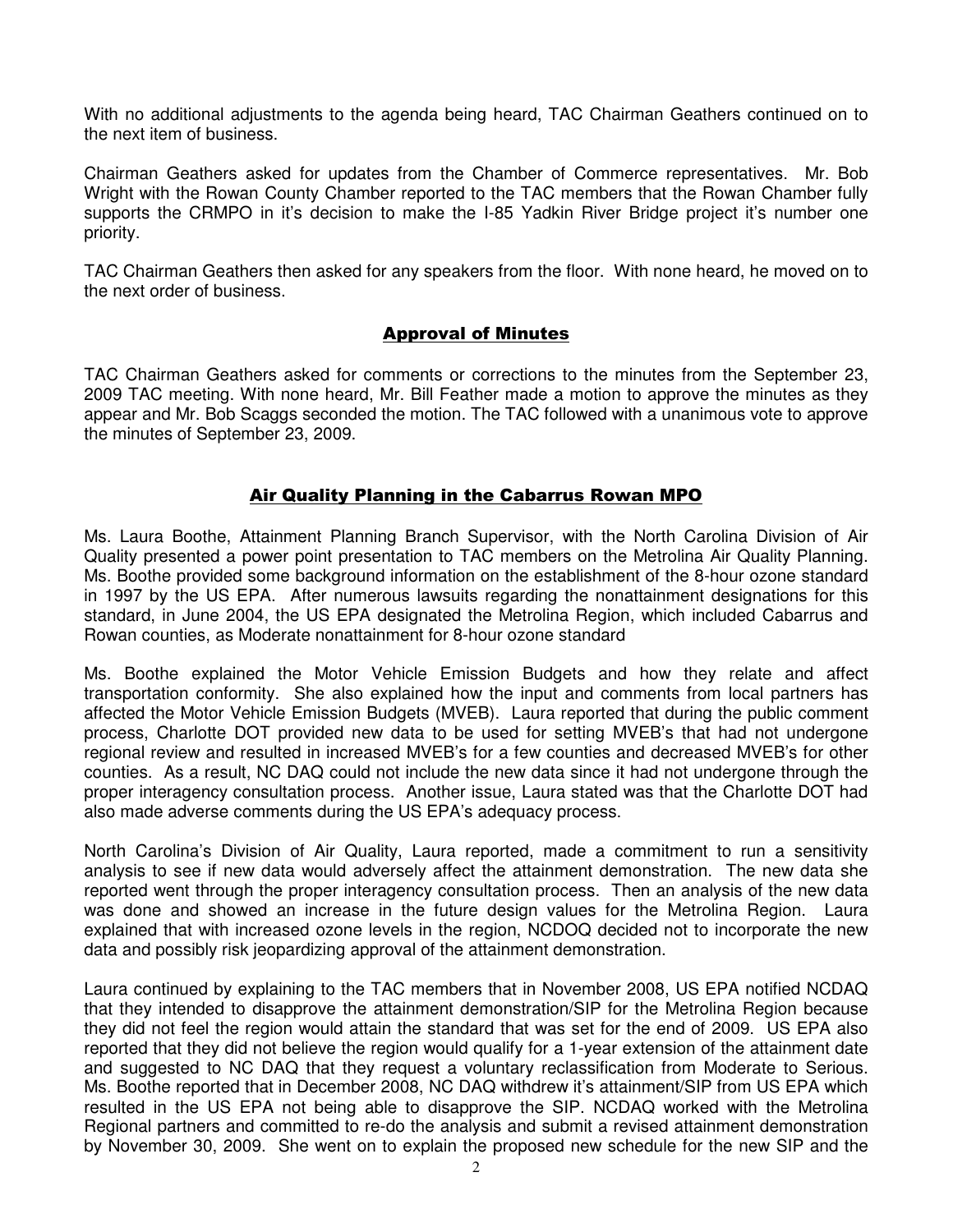concerns of a possible conformity lapse. If the region goes into a conformity lapse, only projects exempt from the conformity process ( e.g. safety projects) can move forward.

Upon completion of Ms. Boothe's presentation, Phil Conrad reported that CRMPO members and staff have been working very hard to improve the quality of the air we breathe as well as meet federal standards and guidelines for maintaining the CRMPO's Long Range Transportation Plan.

Phil reminded TAC members that they adopted the 2035 Long Range Transportation Plan at their May 2009 meeting. He reported that CRMPO staff has been coordinating the Transportation Conformity document this past summer and fall for the Metrolina regional partners. Phil continued by reporting that NC DENR has spent the past four years trying to finalize a State Implementation Plan (SIP) for the Metrolina Region that would include county level emission budgets for Cabarrus and Rowan counties. This SIP would be the plan for how the Metrolina Region will attain the 8 hour ozone standard and is due to EPA by November 30, 2009. Phil called TAC member's attention to the Meeting Abstract, LRTP/SIP Chronology, NCDOT DENR Public Hearing Notice, and information on MVEB's included in their packets for review and information.

## Remarks: NCDOT Chief Operating Officer Jim Trogdon

Mr. Pat Ivey, NCDOT Division 9 Engineer made a formal introduction to the group for Mr. Jim Trogdon, Chief Operating Officer for the North Carolina Department of Transportation. Mr. Trogdon reported to TAC members and guests that since January 2009, NCDOT has been working hard to assess the areas within NCDOT departments that need improvement and address those issues. Mr. Trogdon elaborated on the Department's response to the Governor Perdue's Executive Order 2 and 3 as well as efforts to build new partnerships with local governments and MPOs. Mr. Trogdon also reported that the NC Turnpike Authority is now a part of the NC Department of Transportation organizational structure and has broken ground on their first project in North Carolina. Mr. Trogdon also reiterated the concerns that NCDOT shares with the Cabarrus Rowan MPO over air quality issues and that NCDOT is working to assist the region in obtaining attainment and a SIP without a lapse. He thanked the MPO for their role in coordinating the Metrolina Conformity report and support for other air quality initiatives.

# **Reports**

- 2011 TIP Outlook and Funding Mr. Van Argabright with the NCDOT Transportation Improvement Plan unit explained how the federal rescission of funds affected NCDOT ability to fund projects and how this has affected MPO's across the state.
- Federal Rescission Phil called TAC members attention to a document included in their packets that shows a comparison of rescission proposals and reviewed them with TAC members. He then called their attention to a second document which was a letter to Secretary Eugene Conti from the North Carolina Association of Metropolitan Planning Organizations President Mike Kozlosky, in which he explains how the rescission has affected the MPO's and questions how the process was executed.
- **UPWP Amendment Item deleted.**
- Local Reports MPO/TPB/NCDOT Division 9 & 10 Mr. Pat Ivey of NCDOT Division 9 reported no changes or updates to projects in Division 9. Mr. Richard Hancock of NCDOT Division 10 provided members with a handout of updates specific to Division 10 projects.